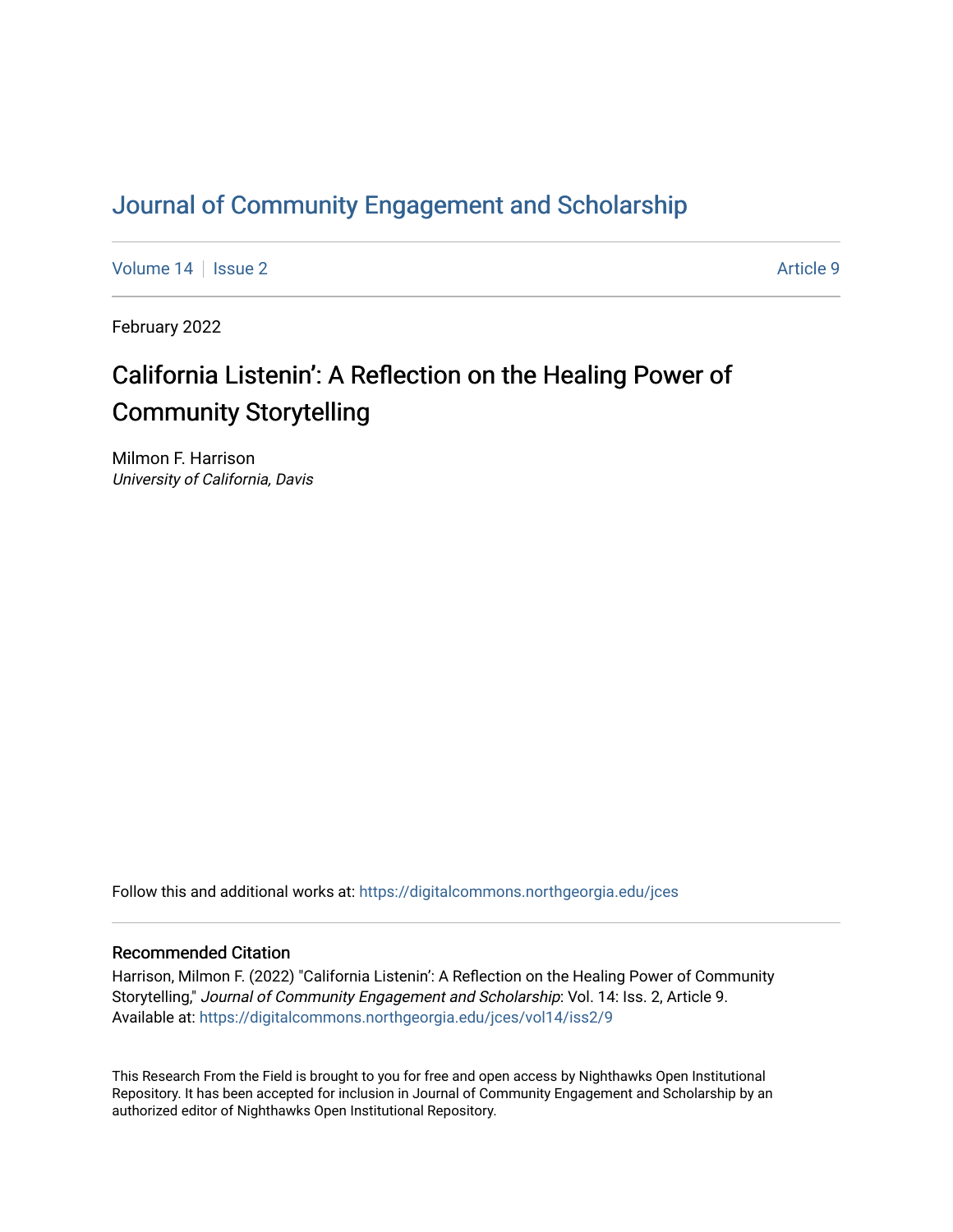Milmon F. Harrison

#### **Abstract**

This paper is a critical reflection on a service-learning experience involving digital storytelling as a form of public engagement and community service. It is organized into themes that help illuminate the process: background and preparation, working "in the field," and outcomes and assessments of the venture overall. The paper's expected contribution lies in the examples from the field that speak to the healing power of community storytelling and listening, especially in unsettled times.

On a Saturday morning at the height of summer in 2018, I am up early and headed to campus. After a quick stop for coffee, I climb back into the long, white 12-passenger van and head off to rendezvous with a group of my students at the University of California, Davis, where I have taught for more than two decades. Soon, we will be on our way to the day's work site. Our destination? The city of Stockton, located about an hour southeast of campus. There, we will help produce a local community digital storytelling workshop at the César Chavez Central Library. As we had done on several occasions in recent weeks, we were prepared to lend our hands, eyes, attention, care, and skills to the work set before us.

This class, Topics in African Diaspora Studies: Digital Storytelling and Community-Engaged Scholarship, was the first in which I had taken students off campus to work out in the field. As such, it was an exhilarating experience for me, much as I assumed—or at least hoped—it would be for them. We were contributing to the California Listens project, a community partnership featuring a series of workshops offered in public library branches throughout the state. Through this partnership, we helped create space for everyday Californians to bring their stories, share them, and listen to the stories of others in a supportive environment. In these spaces, each participant ultimately produced a short video to be exhibited online and preserved in a permanent archive of California voices from the period. In recent years, my university has increased its investment in and encouragement for community-engaged scholarship, and this class was part of my ongoing effort to further that initiative.

Although it may not have been articulated or codified in terms of a formal philosophy of education, such as that commonly attributed to Dewey and others (Giles & Eyler, 1994; Morton & Saltmarsh, 1997; Pacho, 2015), individuals and organizations in the African American community have conducted what today is considered "engaged" scholarship—blending education, activism, and an ethic of racial uplift and mutual aid—since at least as far back as the turn of the twentieth century (Stevens, 2003). My courses in the African American and African Studies Department emphasize the ethos and practices of mutual aid and community engagement as cornerstones of the history of African Americans. What's more, at the time of the class experience recounted in this article, our department had not offered many classes in which students could work with off-campus community members in the context of a partnership with a noncampus agency. For those reasons, I wanted students to see the continuity of the traditions we had studied that had shaped the foundations of ethnic studies as a community-engaged scholarship project (Yep & Mitchell, 2017). Likewise, I wanted them to have an opportunity to participate in those traditions as part of their educational experience.

In this report from the field, I reflect on this service-learning experience, which reinforced my belief in the healing power of community storytelling and listening. These gatherings are especially meaningful and impactful during troubled times, when so many are affected by natural disasters, social and political polarization, and a cultural climate of general divisiveness. Such circumstances characterized the summer in which this generative collaboration took place.

#### **Literatures Informing This Work**

Central to the course was my belief in the power of public storytelling as an act of community building, an act of service, and an effective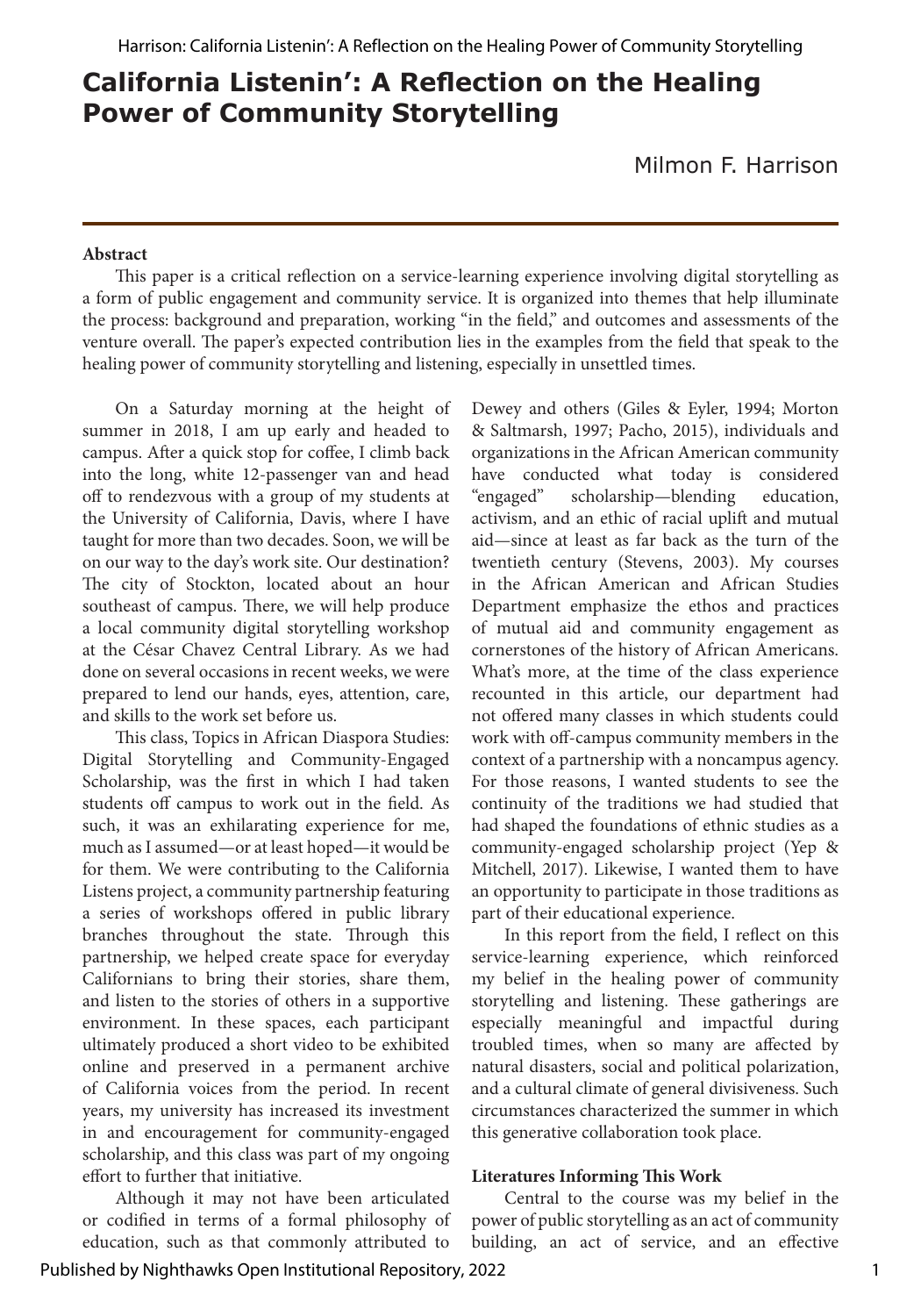#### Journal of Community Engagement and Scholarship, Vol. 14, Iss. 2 [2022], Art. 9

pedagogical tool. Romero, in "The Power of Stories to Build Partnerships and Shape Change" (2013), demonstrated the usefulness of public storytelling to community building and ultimately to efforts directed at social change. The article detailed the experience of compiling written stories from members of a school that were subsequently made into a community book project, the coproduction of which provided space for diverse voices to be heard. Conrad (2013) identified several purposes of digital storytelling, including outreach, activism, education, and the archiving of local history. He also identified the importance of the *story circle* to these gatherings, which will be discussed in greater detail later. Others have discussed the usefulness of digital storytelling in fostering community (Fields & Diaz, 2008), in teaching intercultural communication skills (Blithe, 2016), and in exploring and appreciating diasporic identities in higher education (Benick, 2012). Still others have pointed to digital storytelling as "a signature pedagogy for the new humanities" (Benmayor, 2008) and as a powerful strategy for promoting student engagement and strengthening 21stcentury classroom skills (Blithe et al., 2015; Niemi & Multisilta, 2016; Robin, 2008; Sadik, 2008).

In "We Need to Talk about Race" (2014), Harries examined the connection between what she referred to as the "silencing" of race—that is, the conservative, official denial of the existence of systemic racism and the effects of this denial on the possibilities for naming and resisting racist behaviors in everyday micro-level interactions. Her analysis of the issue points to a need for spaces and opportunities for people affected by the reality of racism to share their experiences, articulate their concerns, and come away feeling as though they have been heard. Although Harries's focus was on the United Kingdom, the problems and needs associated with public discussions about race certainly resonate with similar concerns here in the United States. The work of the public storytelling workshops discussed in this article might be seen as one way of providing such spaces and opportunities and facilitating such exchanges at the face-to-face level in communities across the nation. These workshops might be useful in raising awareness, if not empathy, among those whose everyday experiences are not explicitly affected by racism (and who may not think racism is still a relevant topic in so-called "post-racial" societies such as the United Kingdom and the United States). The workshops may also be a source of healing for those who experience racial trauma and for whom

public expression and support would be valuable in working through various forms of trauma.

Finally, *The Akron Story Circle Project: Rethinking Race in Classroom and Community* (Behrman et al., 2017) deserves special mention for its pedagogical use of the story circle as a setting for interdisciplinary conversations and thinking about race and racial conflict. The work of the faculty, students, and community members who participated in this 8-year project demonstrates the transformative power of storytelling in the classroom, on stage, as a catalyst for artwork, and for increased understanding among people from diverse backgrounds and perspectives. This text is an important resource for those seeking to implement similar types of interventions using story circles as a valuable tool.

#### **Preparation for the Field**

#### *StoryCenter and California Listens*

California Listens was a collaboration between the California State Library system and the nonprofit organization StoryCenter. StoryCenter is perhaps best known for the work that Joe Lambert, StoryCenter's cofounder and director, has done to further the practice of community-based digital storytelling. Digital stories in the form of 2- to 3-minute videos are the products—the "deliverables"—that come out of the 2-day workshops at the heart of StoryCenter's practice. These workshops are one of StoryCenter's primary mechanisms for interfacing with the public. These communitybased events are facilitated by StoryCenter staff who lead participants through "Seven Steps" of the digital storytelling process, as explicated in *Digital Storytelling: Capturing Lives, Creating Community* (Lambert, 2018). In the seven-step process, each participant shares a personal story in the context of a story circle*,* receives feedback from other participants and workshop facilitators, writes and edits their story down to a target of about 300- to 350-word "scripts" that they will later record as their digital story's voiceover, and learns how to use video editing software to make the short films with music or other sound effects. The final hour of the workshops is used for the screening of all the stories created by session participants.

I was introduced to this process as a participant in a series of workshops in the spring and summer of 2017 at StoryCenter. Since completing the workshops, I have sought additional ways to continue learning the digital storytelling methodology by adapting it to my pedagogical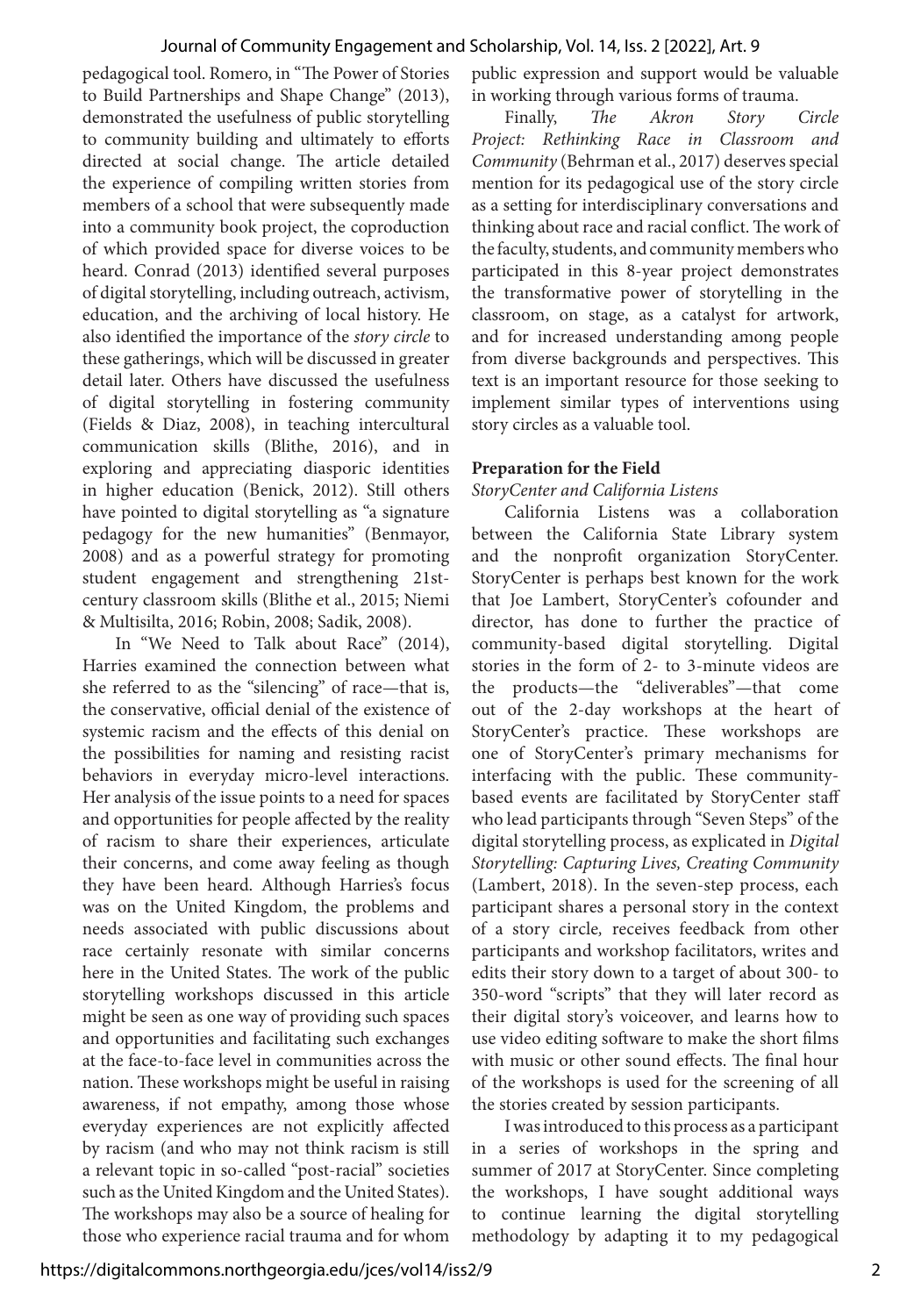practice as well as using it in a new research project collecting stories of elderly African Americans who migrated to California as part of the Great Migration. This migration project was conducted under an exemption from my campus institutional review board. The exemption included my students' participation in, and my use of their reflections on, the service-learning experience discussed in this article. My ongoing partnership with StoryCenter is what encouraged me to link the Digital Storytelling and Community-Engaged Scholarship class with StoryCenter's work in the context of the larger California Listens project.

In the first few days of the summer session class, I presented the "Seven Steps" to the students (10 undergraduates and two graduates) in the form of a lecture/discussion. I also led them through the hands-on process of applying those steps to make their own digital stories to screen and share. I drew upon an adaptation of former Kentucky poet laureate George Ella Lyon's poem "Where I'm From" (1993) as a prompt because I have found it to be an effective way of entering the conversation about students' own positionalities and backgrounds. It serves as a kind of "preflection," to use a term borrowed from Jacoby (2015). It is a way of making sure students are aware of their own biases and privileges (or lack thereof) relative to community members they might be working with and serving. I was trying to help them become aware of the possibility that the community members they would encounter in the field might be quite different from what they expected and that they would need to be ready to work with anyone who showed up.

In all, I used these first 2 weeks to set the stage for the process students would follow when working with community members off campus. But perhaps most importantly, those first weeks also helped us build our own sense of community as a class, preparing us to shift gears as we headed out into the field.

#### **"Into the Field"**

#### *Yolo, California: July 13 and 20*

On our first day out, we traveled from campus in search of the little town of Yolo, California. I had several students riding in my car (our van reservation hadn't been approved in time for this first outing). The library itself was located inside a trailer that was parked on the grounds of the original Carnegie library, which was in the process of being either renovated or turned into a museum. On this and the following Friday, from 9 a.m. to 5 p.m., the library was closed to the public, and we had it all to ourselves to produce the 2-day workshops.

After a short wait, Sue the librarian opened the trailer and allowed us to enter. Community members began to arrive and mingle over coffee, muffins, and other light refreshments. Before the workshop proper began, the students and I, a StoryCenter staff member, and StoryCenter's student intern met in another room to be briefed on what to expect during the day ahead. When the appointed time arrived, we began with everyone seated around the tables that had been pushed together into the center of the trailer. Prior to the gathering date, each of the 10 participants had received an email instructing them to come with an idea for a story (or two). They were also encouraged to bring along between five and 10 photographs or other objects that they might use to help visually illustrate their narrative. After the usual round of introductions, we immediately entered into the story circle, in which each participant shares the account they plan to develop into a digital story.

The single most important part of the entire process is the story circle. In the story circle, each person is given equal time to tell their story with the full attention of all others present. No one is to interrupt, challenge, or "disagree" with the storyteller's narrative. It is their story to tell. If someone else knows about the events being recounted, they may use their turn to speak to tell their version of events. Story topics ran the gamut. One person told of an incident on a California Indian reservation or "allotment." Another described their experience of finally coming to terms with a long-overdue diagnosis of mental illness. Another story centered on a veteran's history of work within a fraternal organization that serves children with life-threatening illnesses.

More than one of the stories shared in the Yolo community workshops centered on storytellers' experiences of the wildfires from the previous year (2017), which had contributed to a fire season that was, at the time, the worst in California's history. Wildfires have come to occupy an increasing amount of California's resources, time, and attention in recent years. They have also come to exert an enormous influence on the lives of the individuals and families who have lived through them and found themselves displaced, either temporarily or permanently, from their homes. The California Listens project and other StoryCenter projects collected fire stories from people in the Northern California counties of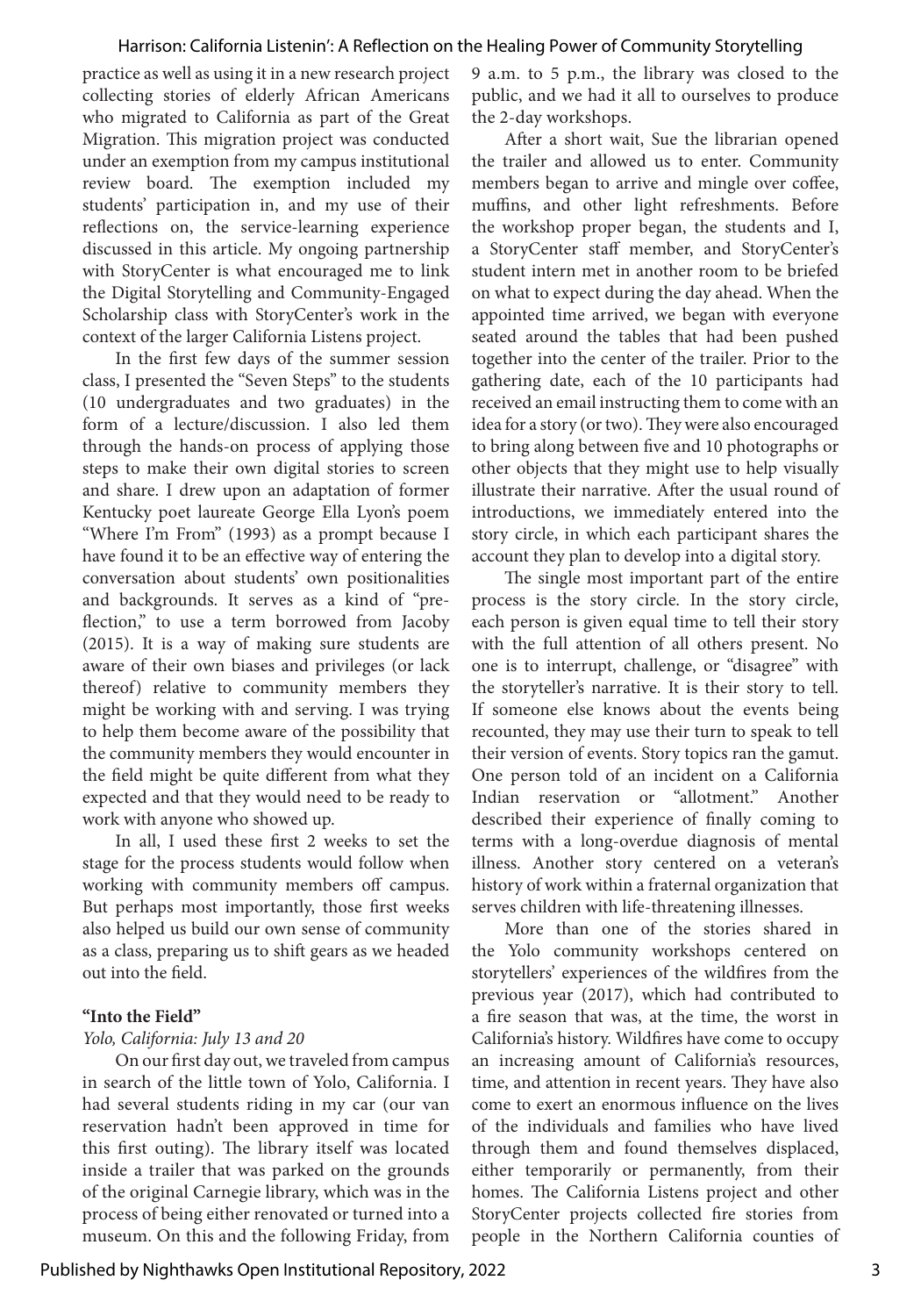Lake, Mendocino, Napa, Shasta, and Sonoma as well as Central/Southern California regions such as Ventura County and the enclave of Montecito, just south of Santa Barbara on the central coast.

In one story recounted by a Yolo community member, called ["Burnadette,"](https://archive.org/details/cabesc_000394) a young woman remembered being awakened by her mother and wondering why the sun was setting on the wrong side of the house—only to realize the family's ranch was on fire. In the feedback segment of the story circle*,* where we all commented on what we had just heard, someone suggested the name "*Burn*adette" for the sheep that the storyteller had saved from being burned alive by dragging her to safety through thick smoke and flames. This was not the only feedback given in response to the storyteller's narrative, but it does help illustrate the generative character of the story circle and the cocreative nature of the final products, which originated from individual storytellers' ideas and the varied types of feedback that listeners offered.

In the story ["Allotted,"](https://archive.org/details/cabesc_000392) another participant spoke of her experience as an Indigenous American girl living on land allotted to her family by the United States government through the Dawes Act of 1887. This story and others were deeply personal. They also connected and personalized much larger historical contexts, offering a window into the experience of being present for notable events and an understanding of how such experiences shaped the storytellers' understanding of themselves and the events—sometimes years after those events had concluded. These stories remain as part of an archive of pivotal or formative events not only in the lives of these individual Californians but also in the record of life in recent years in the state's history. As such, they are part of an archive of collective memory of events during this period.

### *Sacramento, California: July 25–26*

The 2-day workshop in Sacramento was held at the main branch of the Sacramento Public Library. Once all eight of our community participants had arrived the first morning, we once again opened the workshop with introductions and began the story circle phase of the process. In the story circle, we listened intently to stories about family, relationships, leaving, and returning home. One storyteller spoke of the effects of surviving multiple near-death experiences [\("The End of Me"](https://archive.org/details/cabesc_000340)). Another related how she had grown as a result of the trauma of being subjected to and fighting back against racism and sexual harassment in the workplace [\("Standing Tall"\)](https://archive.org/details/cabesc_000338), while the #MeToo movement was gaining momentum and providing additional context in and outside of our workshops during that summer.

As we had seen in previous weeks' workshops, some stories were far more emotionally charged than others, but all were of deep significance to the storytellers themselves because each reflected their individual experience. We were there to help them transform their stories from the oral form in which they were initially shared into writing, and we then helped edit them down into the script that would serve as the narration to each of their digital stories. By the end of the workshop, we had worked closely with all of the participants to combine those written scripts with images and sound to bring out the unique tone and character of the stories they shared. Screening each of the digital stories, it seemed that the experience was a gratifying one for the participants as well as for the students (and for me), for StoryCenter staff, and for library staff.

#### *Stockton, California: July 27–28*

Some of the most profound levels of group bonding and support I have ever experienced emerged in response to stories shared in the Stockton workshop. There were 11 community participants. Once they had all arrived and we began introductions and the story circle, it quickly became clear that this workshop would be different from the others we had participated in over the past few weeks. One person shared a story of narrowly escaping being killed by a motorist, another what it was like to travel the world only to end up—happily—back in the same small San Joaquin Valley town they had been so desperate to leave behind. Another participant shared her story of what it meant to her as an African American woman to be the first poet laureate of the City of Stockton (["Becoming Poet Laureate"](https://archive.org/details/cabesc_000376)). In the story ["My Mother Was a Bridge,"](https://archive.org/details/cabesc_000383) another storyteller shared what it was like to follow in her mother's and grandmother's footsteps as a thirdgeneration female pastor in the overwhelmingly male-dominated world of leadership in the Black Church in Stockton and nationally.

But the story ["Still Here"](https://archive.org/details/cabesc_000384) remains with me as I think about the power of storytelling as a form of community building, mutual support, and individual and collective healing. It was the story of one woman's anticipation of childbirth, the commencement of labor, and the grief following the stillbirth of her daughter, one of her six children. She was a woman of deep faith who related that she had come to the workshop to try to tell the story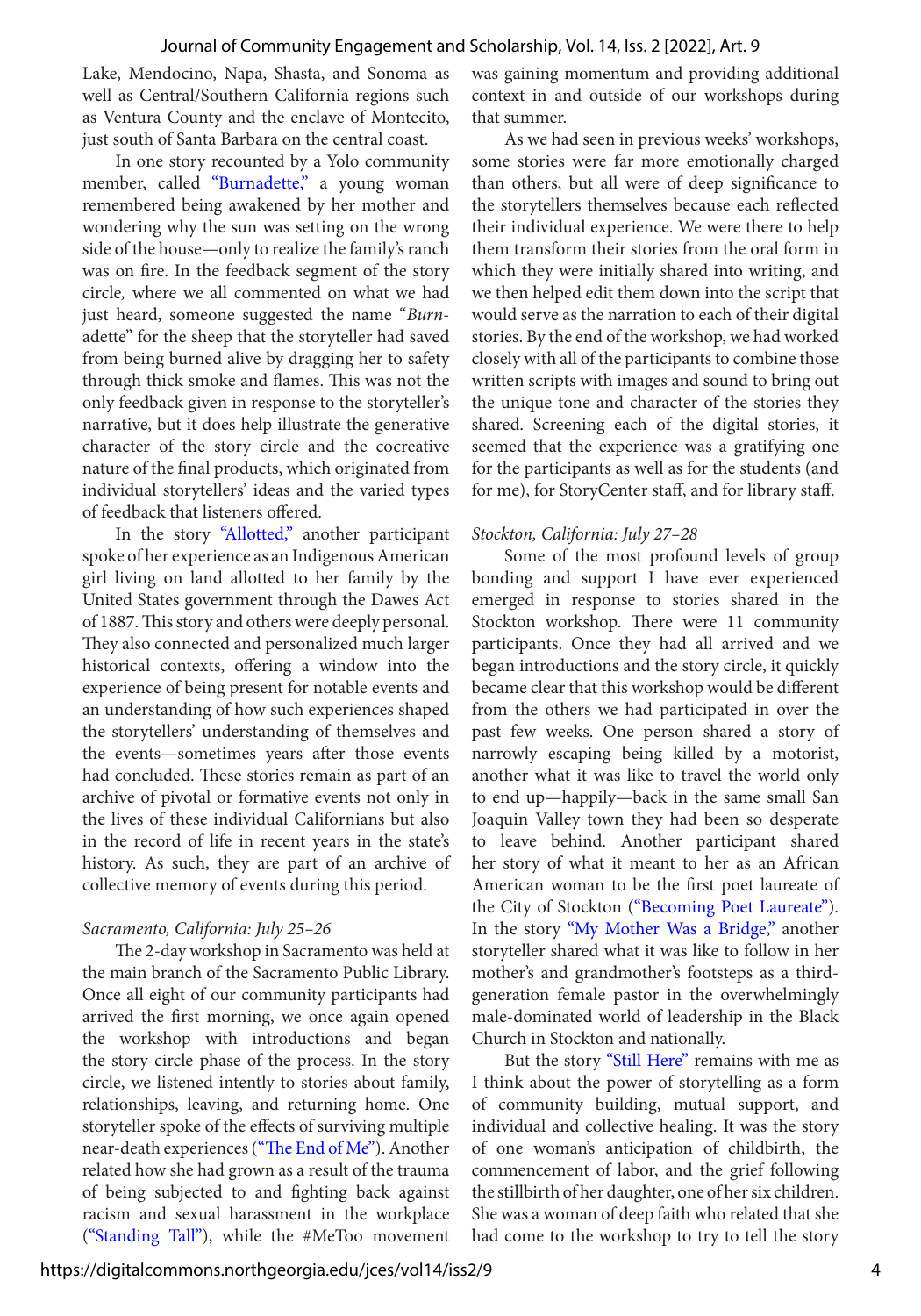that she had not even felt comfortable sharing within her faith community. Her completed video speaks of the fact that there is not even a name for people who have lost children (like there is the term "orphan" for children whose parents have died). I remember her story so well because I worked closely with her to help her "get it out." In fact, her story was the very first one we recorded on the first day of the Stockton workshop, which is notable because, in my experience with these public workshops, the majority of participants are not ready to record until the morning of the second day. It spoke to the sense of urgency with which this storyteller was able to move through the process of bringing her digital story to fruition.

After the final take of her audio recording, she seemed to have changed; during the story circle that morning, she almost whispered when she talked. But after telling her story (leaving all of us in tears), the healing seemed to come from the women in the room, especially some of the older women who revealed that they had also lost children when they were younger. That morning we took part in something powerful that continues to reaffirm my commitment to advancing the work of community storytelling and, most of all, listening.

Each workshop is composed of different people coming together for the express purpose of telling their own stories, so each workshop naturally, organically, has its own tenor. This distinctive mood derives from the unique culture that emerges as individuals become a community, even if for a brief moment in time and in bounded space. Thus, the Stockton workshop felt even more qualitatively distinct because of the emotional gravitas and the intimacy of the stories being shared. Again, these are gatherings of strangers who have been intentional about coming together to tell their own stories. But in the process, they also provide emotional support and create space for the possibility of healing through listening and responding to the stories told. More than any of the other workshops that summer, the Stockton workshop most clearly illustrated just how enriching the experience of public storytelling can be for everyone involved.

#### **Reflections and Outcomes**

#### *The Critical Role of Critical Reflection*

According to Jacoby (2014), critical reflection is "the process of analyzing, reconsidering, and questioning one's experiences within a broad context of issues and content knowledge" (p. 26). It is *the* essential element of service-learning, intentionally connecting the practice of service to the kind of transformative, educative power that can come from service in a learning context. Jacoby further explained:

Reflection is so fundamental to the concept and practice of service-learning that it is not an understatement that *there can be no service-learning without reflection*. Essential and irreplaceable, reflection is indeed the hyphen that intentionally and purposefully connects the service and the learning. One can do service and one can learn, but reflection is the process through which the service and the learning can become transformative. It is through critical reflection that we open ourselves to become changed in meaningful ways by what we do, whom we meet, what we know, and what we seek to know. (p. 50)

Although I learned many things in this process, ultimately it was what emerged through the students' engagement, experiences, and reflections that stood out most clearly for me as the instructor of this class. In all of the workshops, students supported community members through the process of producing their digital stories in several specific ways. First, they served as listeners in the critical story circle segment of the workshops, during which each community participant had their first opportunity to share their story. They also provided feedback to those storytellers who requested it. The storytellers determined the type of feedback they wanted, and they commonly asked for help finding the "moment," the "focus," or clarity on their story's meaning and how they might want to convey it. Storytellers also just described what they experienced, such as what feelings, thoughts, and emotions the stories brought up for them. Affirming appreciation and the value of community members' stories was another important part of the process. In several cases, community participants expressed that they felt *heard* for the first time (and many included us in the end credits of their finished products). This part of the workshop, when each participant reflects on what they heard in the story circle*,* is when the story becomes clear for each storyteller and for rest of us as the first "audience."

Beyond the story circle, students also provided editorial support. They paired with individual participants to write and edit their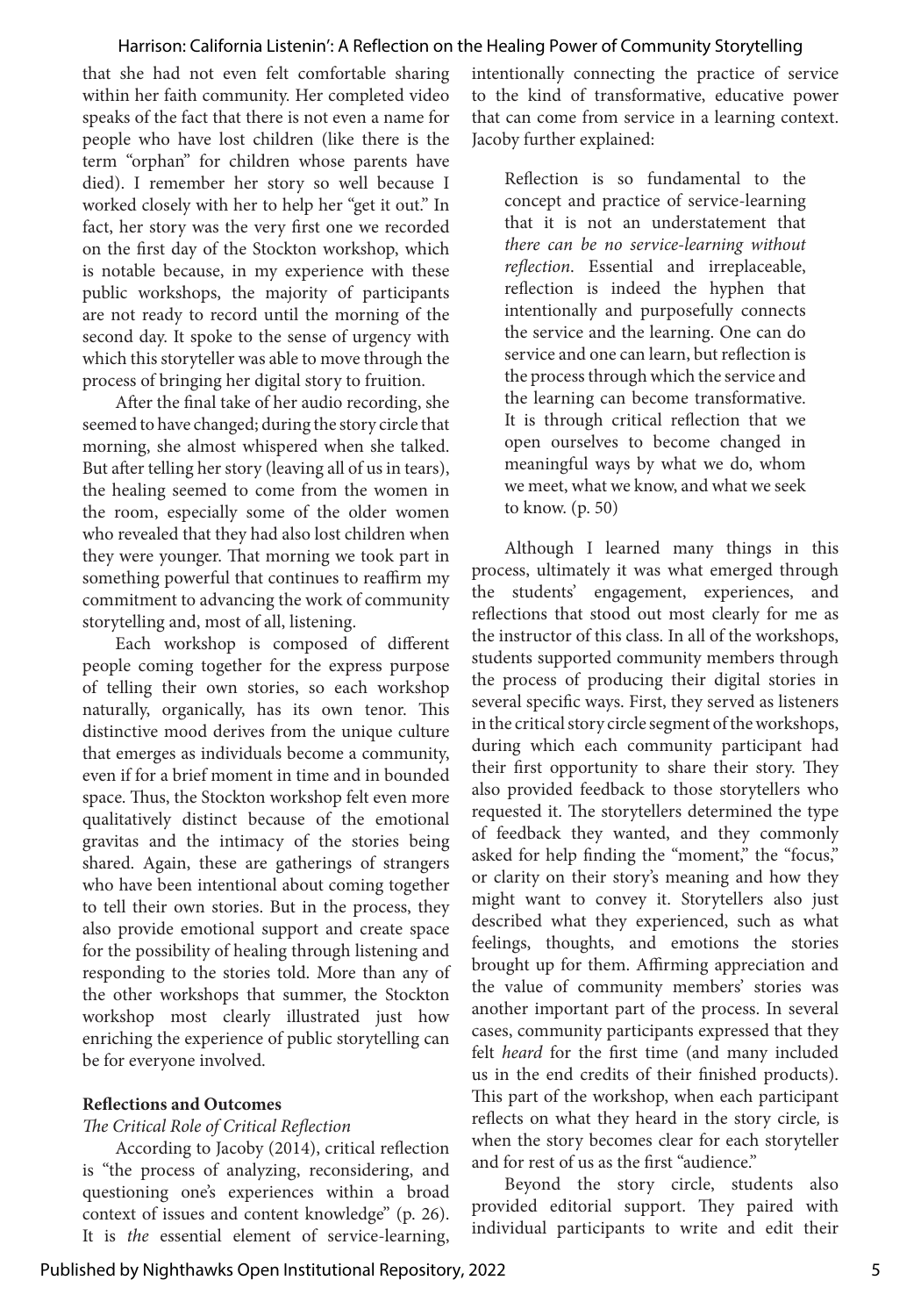stories into script form, and after scripts were completed, students offered technical assistance in the recording, gathering, and uploading of elements (visual and sound files, etc.) into the video editing software. Once there, they consulted with the storytellers, helping them make editorial and artistic decisions as well as providing hands-on help using the software when needed. Some participants were more comfortable with computers than others, so the degree of help needed varied from person to person. All in all, the students provided assistance wherever they were needed. They also had to exercise project management skills in order to meet the appointed deadline for the final products to be completed and shared to a common computer location. From there, the finished digital stories were shared in the final screening at the end of the workshop.

In addition to their actual work with community members, I assigned students the task of keeping a journal (their "field report") of their own experiences, thoughts, and any insights gained from doing this work within the communities we visited. At the end of the service activity, they were given the option of either writing a final paper or producing a second digital story in which they reflected on the overall experience and considered what they gained (or did not gain) from it. We screened the reflection films on the last day of the class just before our final "debrief." While most students chose to make a second digital story, a few did choose to respond in the form of a final paper. The objective was to give students options in terms of how they could reflect upon their experiences, as suggested by Eyler, Giles, and Schmiede (1996). Below, I share and highlight some of the students' insights from this process in their own words.

# *Student Reflections on Their Experiences*

In one of the reflection papers, an African American student from a large metropolitan area in California—someone who was particularly sensitive to their positionality relative to some of the community members attending the workshops—processed their impressions of the first day's experience in this way:

The majority of people who participated in the workshop at the Yolo Public Library were older White women; some lived in Yolo for many years. Since we were working in such a small town, many of the participants knew each other before the workshop. It was interesting

to listen to their perspectives; some acknowledged their privilege of race and class by speaking out on it while others told their stories remaining blind to their advantages. I was able to recognize historical events when listening to these stories such as the Dawes Act, Fair Housing Act, GI Bill, redlining, and Jim Crow. When creating their digital stories, we helped the storytellers refrain from censoring themselves or changing words in hopes for a better understanding from the audience. We encouraged original language to preserve the character and context of the story and provided background information before the screening to fulfill any needed context. For some people it was difficult to create a digital story due to a limited number of pictures or changes to their story which affected the relevance of the materials brought to express it. Instead of seeing these situations as a disadvantage, they served as an opportunity for creativity and the digital stories turned out just fine. (Student 1, "Field Report")

As an instructor, I can think of few better outcomes than to be present with students when they realize for themselves how much they have learned in one (or more) of my classes. There was an unexpected element of reinforcement of in-class learning in these workshop-based interactions with the public. We are not always there when our students have these moments of recognition. At the conclusion of the 6-week class, after we had worked in three different locations over the course of 4 weeks, the same student wrote in their final reflection script (which they made into another digital story):

After facilitating workshops, I was able to learn the true meaning of not judging a book by its cover, especially when working in the town of Yolo. This experience changed me in the sense that I will no longer think of all people of privilege as intentionally insensitive. I plan to take advantage of more opportunities like this and I also plan to continue this work by taking time out to intentionally listen to more people's stories. I feel that this process is beneficial since it allows people to find pride in their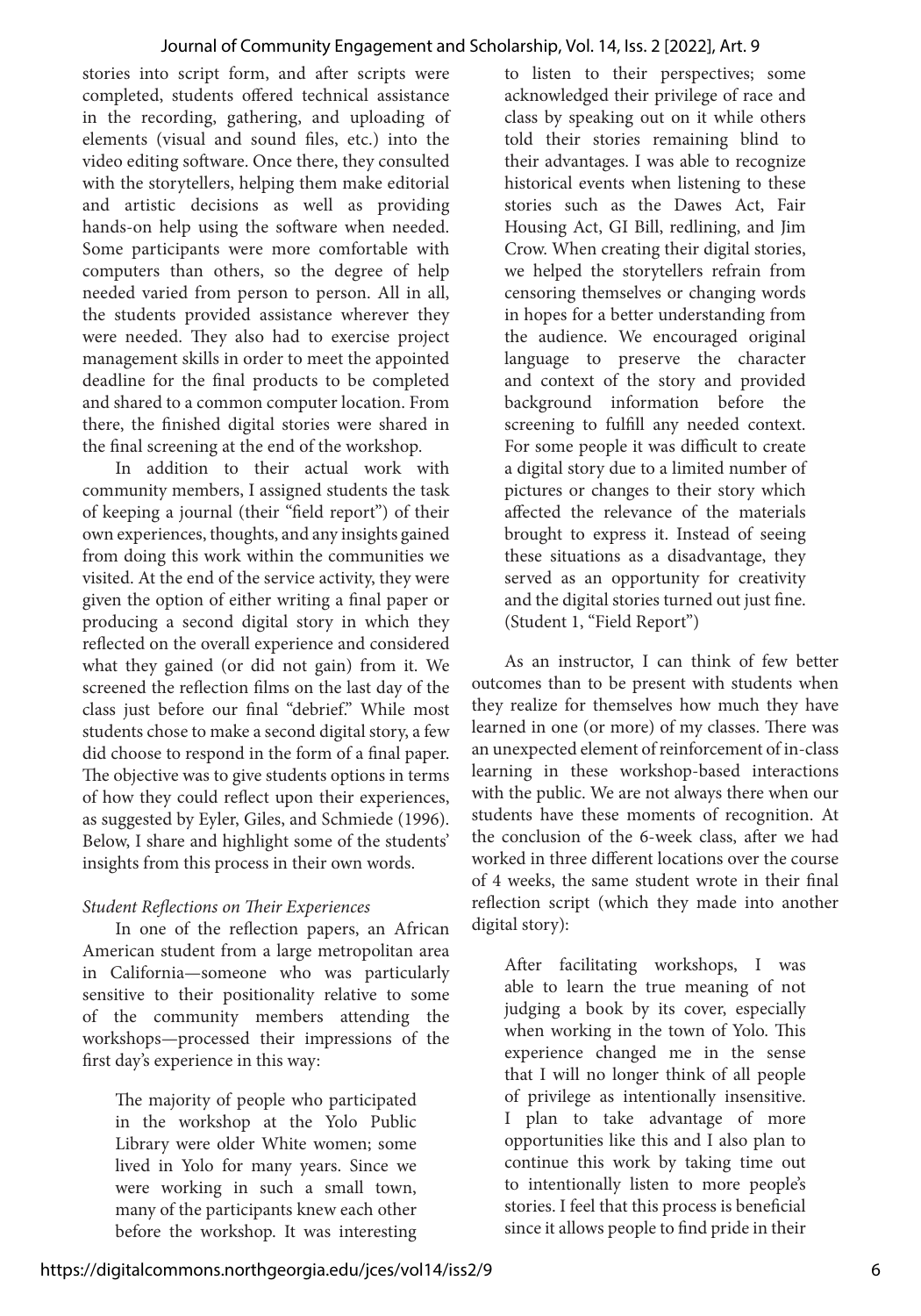identity and experiences. This process also allowed for better understanding between community members, and the experience was life changing. (Student 1, "The Process" Digital Story [Final Reflection] Script)

Reflecting on their own experience of the process, another African American student wrote about their initial expectations of whom they would be working with and how those expectations were met with disappointment. The disappointment had provided an opportunity to push through to get the work done, but it also allowed the student to gain new insights about the power of community-based storytelling. They reflected:

Initially, I figured that this experience would allow me to interact with mostly people of color who were in a younger age group, but instead there were majority older people, and my first experience with the Yolo library workshop disappointed me at first glance due to the lack of diversity within the group of community members. However, after completing the Yolo workshop I realize that everyone's story is important, and as the old saying goes, you can't judge a book by its cover. … I felt that the experience of working with the community allowed me to appreciate the fact that everyone has a story and that everyone deserves to be heard, and it was truly a privilege being able to assist other people with telling their stories; some stories which have never been told before. … Ultimately, this class has shown me how important it is to validate each other's experiences, voices, and to make sure that we are keeping record of all the stories that are being told and passed on. (Student 2, "Final Reflection" Paper)

Another member of the class, an African American student-athlete, offered an insightful final reflection on his time in Yolo. Like others in the class, he acknowledged that the small town, located so close to our campus yet so unfamiliar to most of us until the morning we arrived, sprang to mind as he evaluated his overall experience:

I had never been to Yolo, but I had the sense it had been a small town in which everyone pretty much knows each other. Well, it turns out I was right, the people

we would be helping create their own stories were older people, majority white, and had all lived very close or near Yolo. … Next, I didn't know the perspective that these community had of people of color, that didn't look like them especially with their age and upbringings. … As the story circle began, it created a sense of identity to these community members and it helped me understand that these people, regardless of what they look like, want their voices to be heard. And I just thought of how awesome and interesting it was to experience something like that when people can go from not knowing each other at all to feeling unified as a community after their story has been told. (Student 3, "Final Reflection" Paper)

As is clear in these students' written interpretations of their experiences, there had been an initial sense of trepidation about the people they might encounter, especially in terms of race and ethnicity. But all the students in the class expressed an understanding of the power of listening to another human being's experience, their story. They reflected on helping to "bring forth" and transform those stories into finished products—of which all participants could be proud—through the process of digital storytelling.

It was in their critical reflections that we get to the real learning outcomes and the efficacy of service-learning as training for the public good. It is also where students saw for themselves that they had indeed both learned their coursework and contributed to people in communities that differed so markedly from their own. I found this concept particularly important due to my experience of working toward increasing diversity, equity, and inclusion in my university. It has sometimes seemed that practitioners (hopefully unintentionally) have operated from a "deficit" paradigm in which students from "underrepresented minority" backgrounds are spoken of as though they are "poor, benighted children from the ghetto" in need of enlightenment and alteration. Unfortunately, in my work with students over the years, I have heard them express that being subjected to this type of attitude from their advisers, mentors, and even faculty has contributed to feelings of isolation, imposter syndrome, and the sense that they are merely "visitors" rather than really a part of the campus community. But in our service-learning experience, my students came to realize not only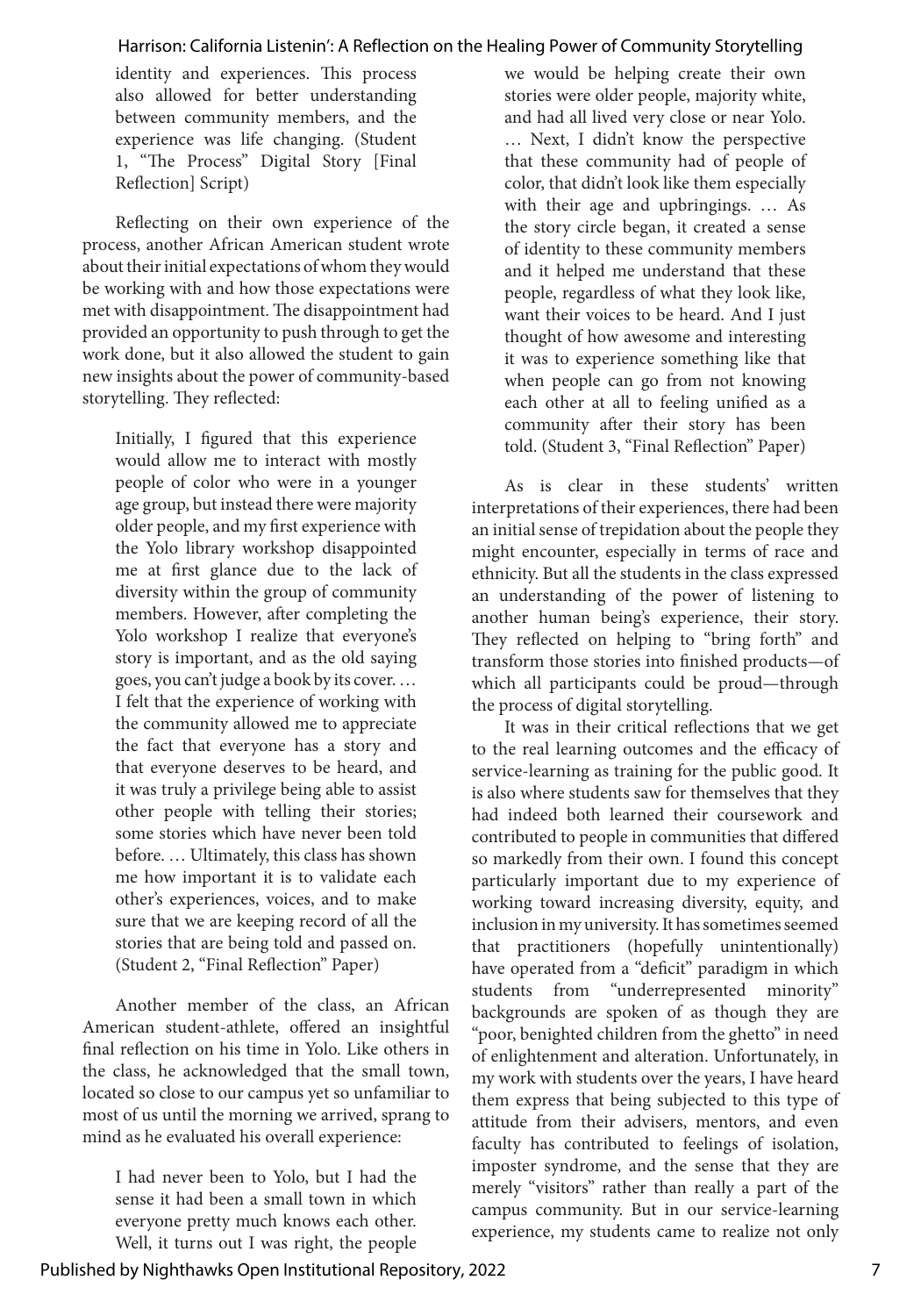that they had gained academic knowledge and skills but also that their sense of community service had empowered them to empower others to tell their stories and have them be heard—even those who may be privileged in certain ways relative to the students' own backgrounds. In a politically polarized social and political context like the one in which we did our work, these insights about their own self-efficacy will, I hope, serve students well in their future pursuits.

In the final analysis, my students learned about positionality in ways they may not have anticipated at the outset of the course. Our group was made up of university undergraduates and graduate students, including some from countries and cultural backgrounds that were completely different from those of the community members they served, and one with a physical disability that did not lessen his ability to participate and contribute to the work. We were, with the exception of one of us, people of color. Students were diverse in their backgrounds; for instance, one student was a student-athlete, one worked as a bartender at night, and another was visually impaired. Students also differed in their expectations of what they might encounter when leaving the safety of the university to work with real people sharing stories of realworld experiences. This "hands-on" experience was quite different from more traditional courses focused on reading, sitting through lectures, and writing about historical events. Students learned, for themselves, that they could work with and help people whose own positionality might have been initially off-putting. They came to realize that they had something to offer. By centering our attention on the work of helping community participants tell their stories in the ways they wanted to tell them, students and storytellers found common ground, which proved most effective.

## **Concluding Thoughts: The Healing Power of Public Storytelling**

Our work with StoryCenter and the public libraries as part of the California Listens project took place amid statewide natural disasters, societal upheaval, and national social and political division. We shared spaces with community members and worked closely together against a backdrop of massive wildfires that affected thousands, street protests demanding social justice in the wake of police killings of unarmed citizens of color, the #MeToo movement that brought renewed urgency and attention to sexual harassment in the workplace, and several other instances of social

and political unrest. Thus, there was a significant need for public spaces in which individuals could share their personal stories with strangers who might also benefit from listening and appreciating just how differently some of us are living within the same communities and society. The California Listens project, including the participation of my class, served the people of California by offering public libraries as sanctuaries—"safe spaces"—for the sharing of deeply personal experiences in times when participants wanted and needed to speak and be heard. These were healing spaces, indeed. What's more, the healing power of community storytelling derives not only from the telling of one's story but also from being listened to and feeling like one has been heard. There is also great power in developing and/or strengthening a practice of deep listening that is, listening without disputation, valuation, or correction. To be sure, this is work of the heart and not (only) the head.

Whether verbally or in their end credits (or both), all of the community participants expressed gratitude to StoryCenter and the public library staff, to my students, and to me for helping them produce their digital stories over the 2-day period of each workshop. And as I have seen on so many occasions in doing this work, a deep sense of community emerged from having spent so many hours together working closely in intense emotional, but also creative, work. Physical and emotional fatigue notwithstanding, saying goodbye was always an event as the workshops concluded: Participants lingered, took selfies together (we also took a group photo to document the experience), embraced one another, and went their separate ways. Those of us who remained cleaned up the spaces and packed up all the equipment. My experience as both a participant and an observer of these encounters confirms the assertions of others who have found that storybased community work is valuable for the public good, especially in moments of political and social division or collective trauma.

In terms of limitations and suggestions for future research, I recommend a more systematic study of workshop participants' perceptions of the degree to which the workshops benefited their mental health, gave them a sense of relief in sharing personal stories with strangers, and improved their ability to cope with adverse situations they experienced. It might also be interesting to ask storytellers whether they thought that, through listening, they were able to develop or increase their ability to empathize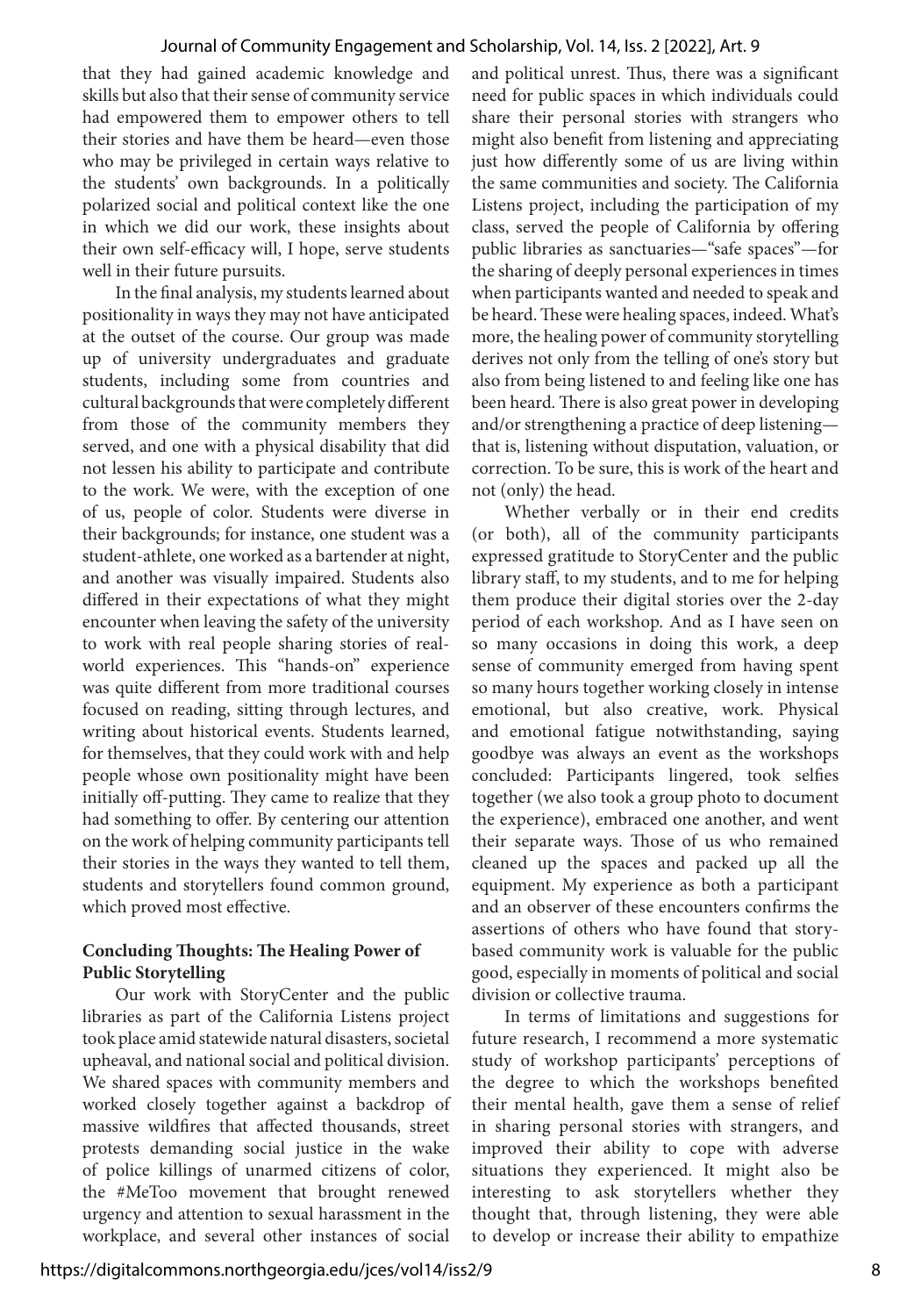with people whose experiences and backgrounds were so dramatically different from theirs. Those interested in student learning outcomes, especially over the long term, might also follow up to hear the students' thoughts on whether their participation in these workshops benefited them. Certainly, future participatory researchers interested in the long-term effects (if any) or the power of public storytelling would do well to take up these questions as part of their inquiries into the practices described in this article.

The California Listens project existed before and after our participation in it, and I believe my students and I profited from it alongside the community members with whom we worked. Together, we helped create a record of a specific moment in California's history, contributing to an archive for future generations. The California Listens partnership and service-learning experience afforded me, as an instructor, the opportunity to integrate digital storytelling into my portfolio of community-engaged pedagogical tools as well as digital humanities research methodologies for use in other work. Our participation allowed my students and me to share an educational experience with outcomes that I hope will shape the course of their lives as citizens long after they have left the university. I also hope they will continue this work, serving their communities by holding space for public storytelling and listening.

#### **References**

An Act to Provide for the Allotment of Lands in Severalty to Indians on the Various Reservations (General Allotment Act or Dawes Act), Pub. L. No. 49-105, 24 Stat. 388 (1887). [https://catalog.](https://catalog.archives.gov/id/5641587) [archives.gov/id/5641587](https://catalog.archives.gov/id/5641587)

Behrman, C., Lyons, B., Hill, P., Slowiak, J., Webb, D., & Dreussi, A.S. (2017). *The Akron Story Circle Project*: *Rethinking race in classroom and community*. University of Akron Press.

Benick, G. (2012). 26. Digital storytelling and diasporic identities in higher education. *Collected Essays on Learning and Teaching*, *5*, 147–152. <https://doi.org/10.22329/celt.v5i0.3360>

Benmayor, R. (2008). Digital storytelling as a signature pedagogy for the new humanities. *Arts and Humanities in Higher Education*, *7*(2), 188– 204. <https://doi.org/10.1177/1474022208088648>

Blithe, S.J. (2016). Teaching intercultural communication through service-learning. *Communication Teacher*, *30*(3), 165–171. [https://](https://doi.org/10.1080/17404622.2016.1192666) [doi.org/10.1080/17404622.2016.1192666](https://doi.org/10.1080/17404622.2016.1192666) 

Blithe, S.J., Carrera, W., & Medaille, A. (2015). Stories of service-learning: Guidelines for increasing student engagement with digital storytelling. *Journal of Library Innovation*, *6*(1), 60–74.

Conrad, S.K. (2013). Documenting local history: A case study in digital storytelling. *Library Review*, *62*(8/9), 459–471. [https://doi.org/10.1108/](https://doi.org/10.1108/LR-02-2013-0013 ) [LR-02-2013-0013](https://doi.org/10.1108/LR-02-2013-0013 ) 

Eyler, J.S., Giles, D.E., Jr., & Schmiede, A. (1996). *A practitioner's guide to reflection in servicelearning: Student voices and reflections.* Vanderbilt University Press.

Fields, A.M., & Diaz, K.R. (2008). *Fostering community through digital storytelling: A guide for academic libraries*. Libraries Unlimited.

Giles, D.E., Jr., & Eyler, J. (1994). The theoretical roots of service-learning in John Dewey: Toward a theory of service-learning. *Michigan Journal of Community Service Learning*, *1*(1), 77–85.

Harries, B. (2014). We need to talk about race. *Sociology*, *48*(6), 1107–1122. [https://doi.](https://doi.org/10.1177/0038038514521714 ) [org/10.1177/0038038514521714](https://doi.org/10.1177/0038038514521714 )

Jacoby, B. (2014). *Service-learning essentials: Questions, answers, and lessons learned*. Jossey-Bass.

Lambert, J. (with Hessler, B.). (2018). *Digital storytelling: Capturing lives, creating community*  (5th ed.). Routledge.

Lyon, G.E. (n.d.). *Where I'm from*. [http://www.](http://www.georgeellalyon.com/where.html  ) [georgeellalyon.com/where.html](http://www.georgeellalyon.com/where.html  ) 

Morton, K., & Saltmarsh, J. (1997). Addams, Day, and Dewey: The emergence of community service in American culture. *Michigan Journal of Community Service Learning*, *4*(1), 137–149.

Niemi, H., & Multisilta, J. (2016). Digital storytelling promoting twenty-first century skills and student engagement. *Technology*, *Pedagogy and Education*, *25*(4), 451–468. [https://doi.org/10](https://doi.org/10.1080/1475939X.2015.1074610  ) [.1080/1475939X.2015.1074610](https://doi.org/10.1080/1475939X.2015.1074610  ) 

Pacho, T.O. (2015). Unpacking John Dewey's connection to service-learning. *Journal of Education and Social Policy*, *2*(3), 8–16.

Robin, B.R. (2008). Digital storytelling: A powerful technology tool for the 21st century classroom. *Theory Into Practice*, *47*(3), 220–228. [https://doi.org/10.1080/00405840802153916](https://doi.org/10.1080/00405840802153916  ) 

Romero, D. (2013). The power of stories to build partnerships and shape change. *Journal of Community Engagement and Scholarship*, *6*(1), Article 3. [https://](https://digitalcommons.northgeorgia.edu/jces/vol6/iss1/3) [digitalcommons.northgeorgia.edu/jces/vol6/iss1/3](https://digitalcommons.northgeorgia.edu/jces/vol6/iss1/3)

Sadik, A. (2008). Digital storytelling: A meaningful technology-integrated approach for engaged student learning. *Educational Technology Research and Development*, *56*(4), 487–506. [https://](https://doi.org/10.1007/s11423-008-9091-8) [doi.org/10.1007/s11423-008-9091-8](https://doi.org/10.1007/s11423-008-9091-8)